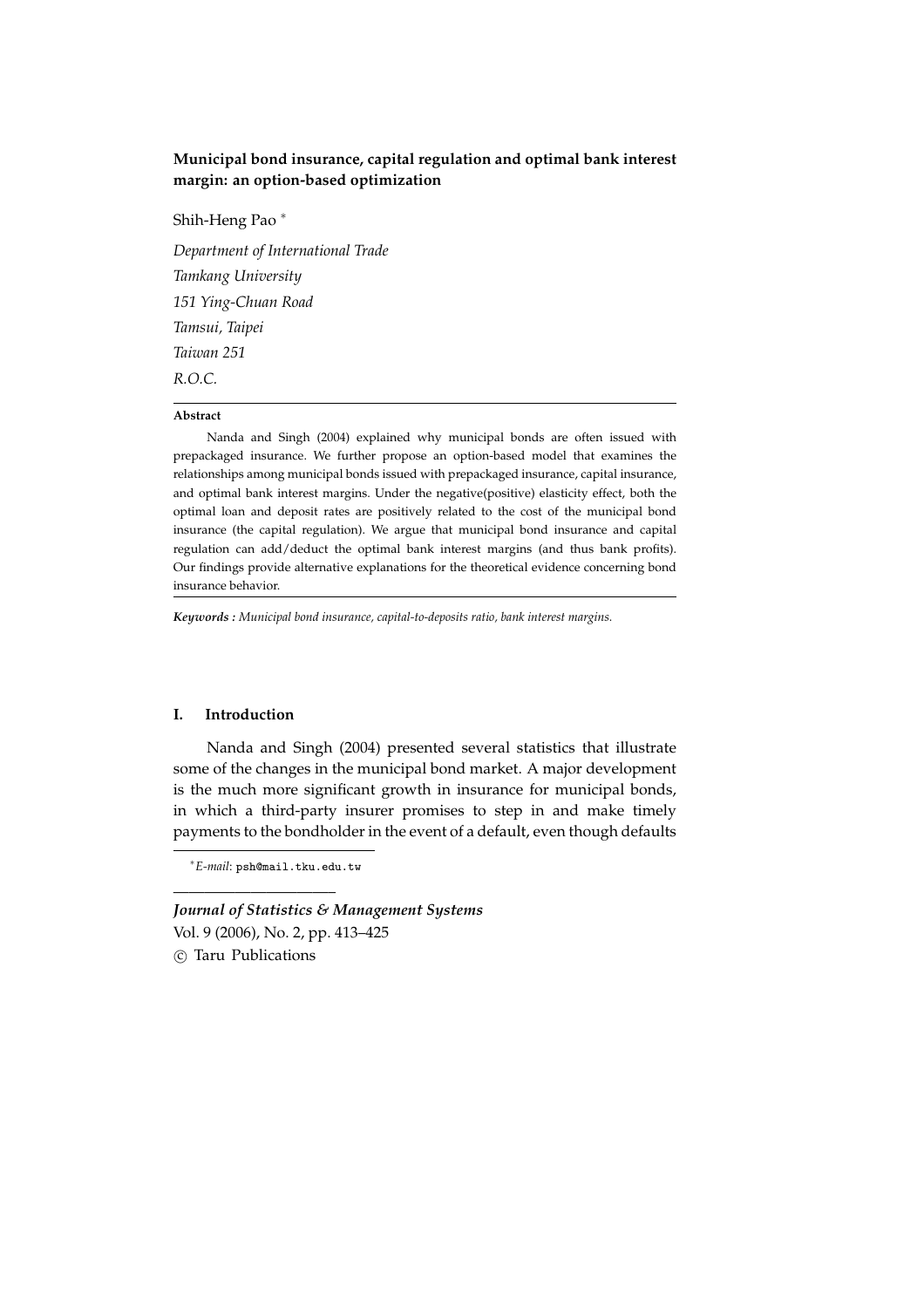among municipal bonds have been less frequent than among corporate bonds. Nanda and Singh pointed out that municipal bond issuers sold a total of \$285 billion (per value) of tax-exempt debt in the year of 2001. This is very close to the all-time figure of \$286 billion in 1998. Of the debt sold in 2001, 46% by dollar value, was insured, 40%, 46%, and 51% in 2000, 1999, and 1998, respectively, were brought to the market in the form of insured bonds. Furthermore, municipal bonds prepackaged with insurance have increased significantly from about 3% in 1980 and 26% in 1990 to close to current levels.

Banks, if playing a role in issuing municipal bonds, are in the business of lending and borrowing money. Mercer (1992) indicated that earnings from the margin, or spread, between interest rates on assets and interest rates on liabilities typically account for more than 80% of bank profits<sup>1</sup>. As the spread is so important to bank profitability, the issue of how it is optimally determined and how it adjusts to changes in the banking environment, such as municipal bond insurance and capital-to-deposits ratio, deserve closer scrutiny.

The literature on the special insurance features of bonds, for example, municipal bond insurance, is scarce. To date, there have been relatively few defaults on insured bonds. However, default in the municipal bond market is not uncommon. Fons (1987) and Cohen (1989) provided models of bond default rate studies. Cirillo and Jessop (1993) showed that during the eighties, about 2% of the bonds were defaulted. Rather than emphasize the bond default rates, Angel (1994) proposed the potential benefits on bond insurance, such as improving diversification and liquidity. Quigly and Rubinfeld (1991), and Nathans (1992) focused on determining the magnitude of the issuer's savings from bond insurance. Nanda and Singh (2004) explained why it is attractive for municipalities to issue bonds bundled with third-party insurance.

Unlike previous formulations, the model developed here assumes a setting in which the bank is subject to prevailing bond insurance and capital regulation. Our focus stems from Collin-Dufresne and Goldstein's (2001) argument in which a firm can issue new debt, thereby increasing the risk of default. Accordingly, the demand for bond insurance potentially takes place.

Regulation designs capital-to-deposits ratios that are positively relative to the amount of risky assets held by the banks. The third-party

<sup>&</sup>lt;sup>1</sup>Hereafter, the terms "margin" or "spread" refer to "bank interest margin".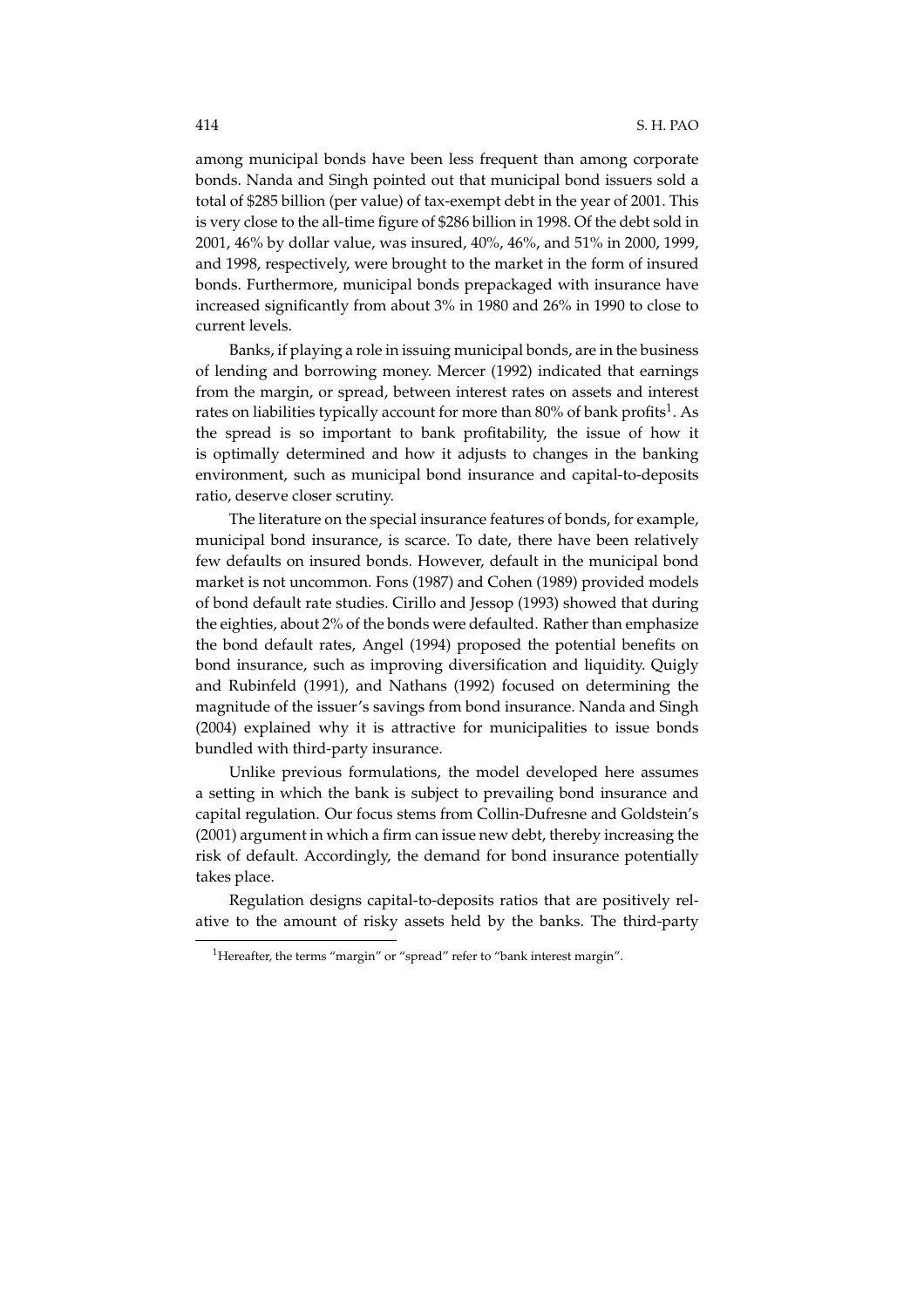insurers provide insurance coverage on bonds issued by the bank, and charge risk-insensitive premiums. Comparative static results show that under the negative elasticity effect, both the optimal loan and deposit rates are increasing functions of the cost of bond insurance. In addition, under the positive elasticity effect, both the optimal loan and deposit rates are increasing functions of the capital-to-deposits ratio.

As pointed out by Nanda and Singh (2004), there are two interesting features regarding to the types of bonds issued in the bond insurance market. First, insurer-provided information suggests that relatively few of the riskiest bonds are insured. Secondly, longer maturity bonds are more likely to be insured than similar bonds of shorter maturity. We further argue that the bond insurance adds the bank's optimal interest margin since the scale of the bank is reduced as a result of higher loan rate under the negative elasticity effect. Thus, our findings provide alternative explanations for the evidence concerning bond insurance behavior.

The remaining parts of this paper are organized as follows. Section II lays out the basic model of a banking firm under the option-based valuation. Section III derives the solution of the model. In Section IV and V, the nonsimultaneous effects of bond insurance and capital regulation on optimal loan and deposit rates, respectively, are investigated. The final section concludes the paper.

## **II. The basic model**

We made a few sampling assumptions in order to get closed-form, tractable solutions in our model. We consider a single-period model for a banking firm. Our model is myopic in the sense that all economic decisions are made and values are determined with a one-period horizon only. The model implies that the bank's capital structure is changed at the beginning of each period based on the past performance of its asset portfolio and its future prospects. Deposits are renewed and bonds are issued on the status of the bank at that time. Although the focus of this paper is on one period valuation, our model is, however, multiperiodic and dynamic in nature.

In our model, it is assumed that the bank acquires one kind of homogeneous loans (*L*) as the only form of earning asset. The bank holds three types of claims: deposits (*D*), tax-exempt municipal bonds (*B*), and equity capital (*K*). The balance sheet constraint can be written as:

$$
L = D + B + K. \tag{1}
$$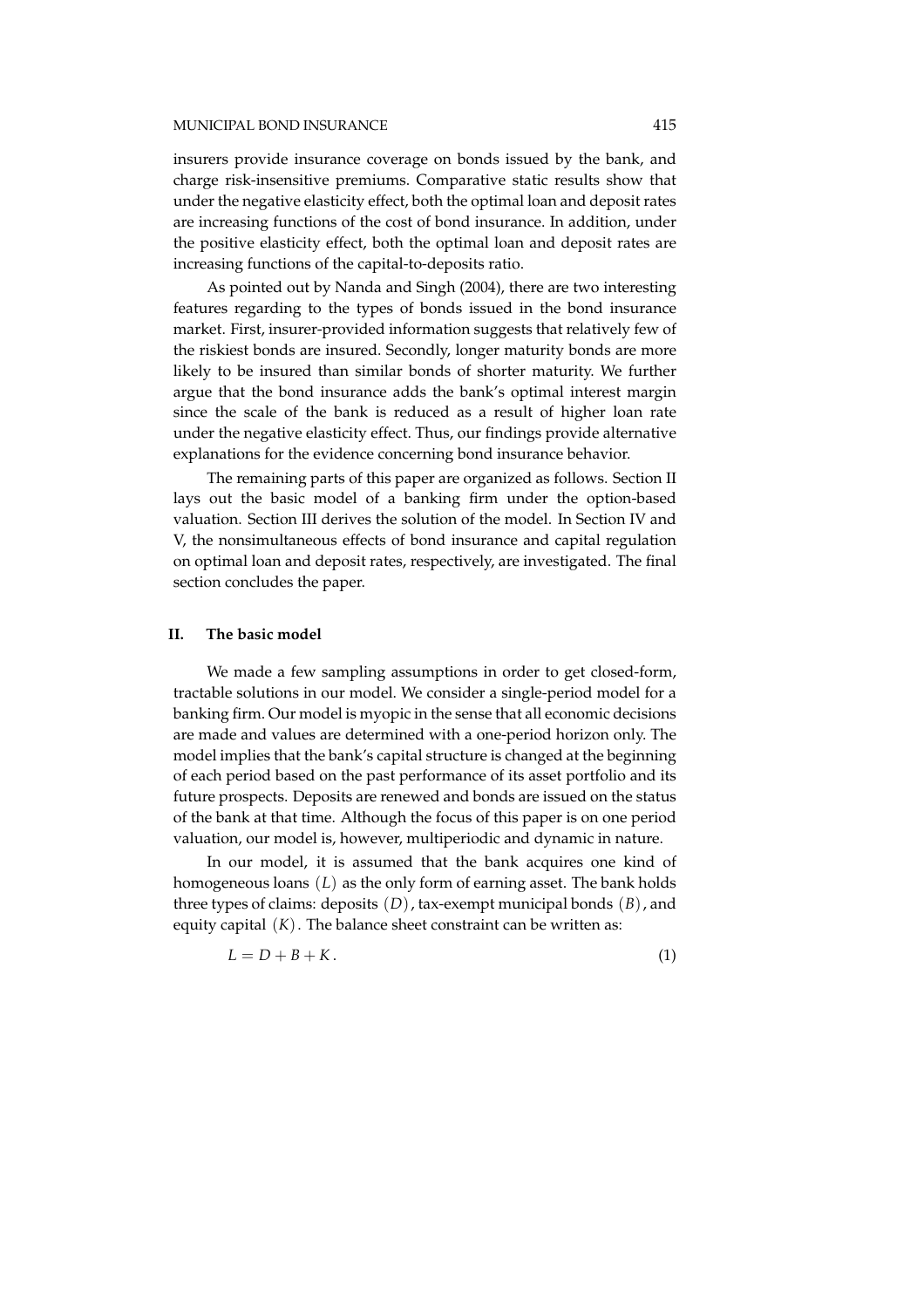The model abstracts from legal reserve requirements and equity capital is assumed fixed throughout the decision period<sup>2</sup>. Following Wong (1997), we assume that the bank is a loan rate setter and loan demand faced by the bank is a downward-sloping function of loan rate, *R<sup>L</sup>* . That is *L* = *L*(*RL*), ∂*L*/∂*R<sup>L</sup>* < 0. The above assumption implies that the bank can exercise some monopoly power in the loan market. Empirical evidence by Hancock (1986) supports the presence of rate-setting behavioral modes in the loan markets. We argue that rate-setting behavior is appealing to banks whose loan portfolios are concentrated in particular industries and geographic areas. Our model based on this argument is directly valid for financial institutions, such as large money-center banks, with mainly agricultural, real estate, and oil-related loans.

The bank is also assumed to be a rate setter in the deposit market. Deposit supply is known upward-sloping function of the rate on deposits, *R<sup>D</sup>* . The assumption of an upward-sloping deposit supply has been used in a number of models of the banking firm<sup>3</sup>. Empirical evidence that supports deposit rate-setting behavior by banks has been provided by Slovin and Sushka (1983). In addition to deposit supplies, bonds issued by the bank are also assumed to enter the model. Following Nanda and Singh (2004), the bank is assumed to operate in a perfectly competitive bond market so that the interest rate on bonds *R* is given. The supply of deposits is assumed to be a negative function of bond market rate. Thus, the deposit supply function can be stated for the bank as  $D = D(R_D, R)$ , ∂ $D/\partial R_D > 0$  and ∂ $D/\partial R < 0$ .

At the start of the period, the bank issues *B* dollars of risky municipal bond, which is packaged with the third-party insurance with an insurance premium of P per dollar of bonds<sup>4</sup>. We assume that there is no private information that the bank is better than investors (bondholders) at monitoring or valuing the bonds to be insured. The bank provides bondholders with a rate of return equal to the market risk-free rate *R*. Equity capital held by the bank is tied by regulation to be a fixed proportion (*q*) of the bank's deposits  $K \geq qD$ . The required regulatory ratio q is assumed to be an increasing function of the number of loans contracted by the bank at

<sup>2</sup>The inclusion of legal reserve requirements complicates the structure of our model without significantly changing the results of our model.

<sup>3</sup>For example, see Sealey (1980), Slovin and Sushka (1983), and Zarruk (1989).

<sup>4</sup>As pointed out by Nanda and Singh (2004, p. 2255), the bulk of municipal bond insurance is provided by four AAA-rate insurers. They are Ambac Assurance Corp., MBIA Insurance Corp., Financial Guaranty Insurance Co. and Financial Security Assurance.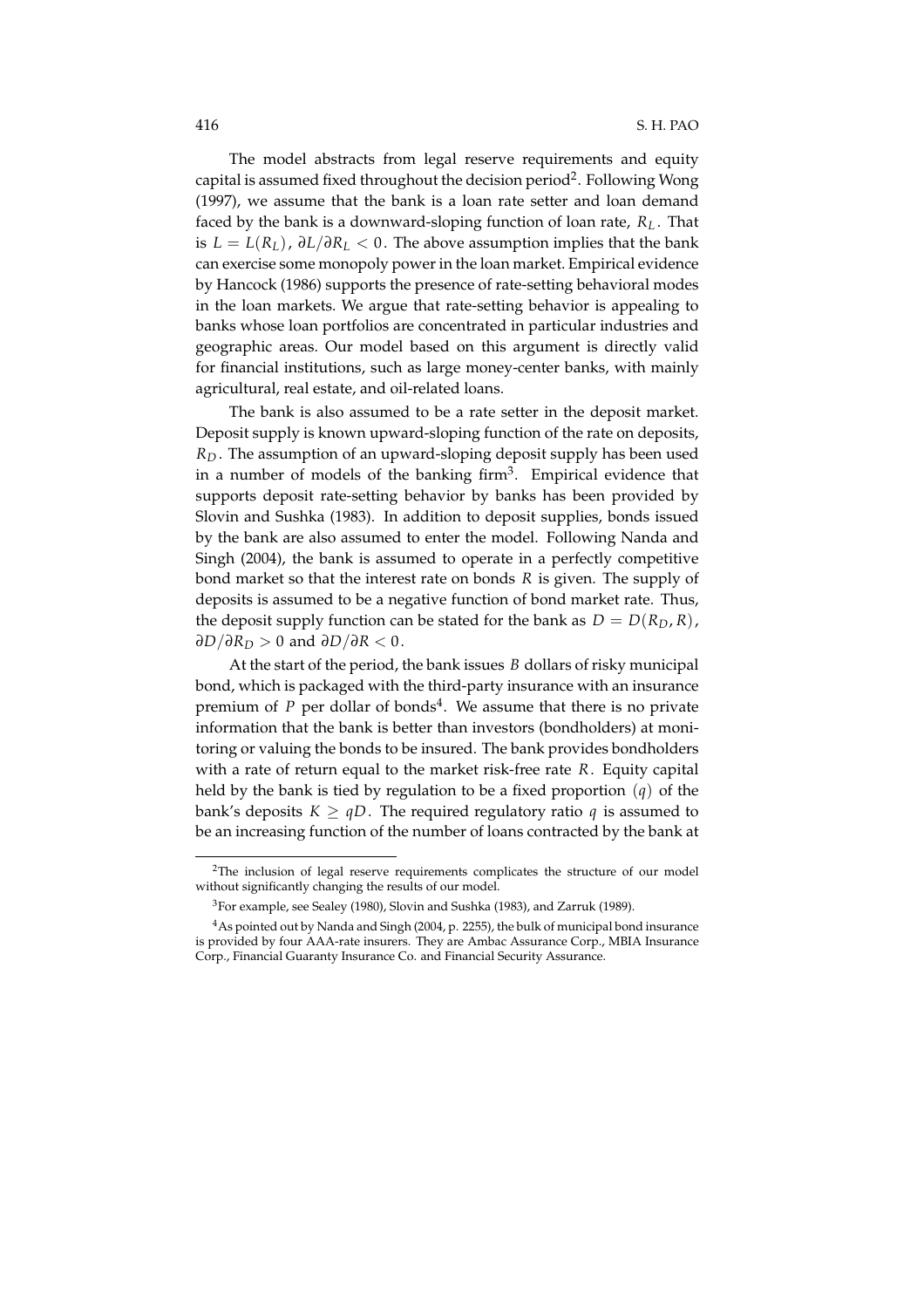## MUNICIPAL BOND INSURANCE 417

the beginning of the period, ∂*q*/∂*L* > 0.

The initial loanable funds are invested in risky loans with an unspecified maturity greater than one period. At any time during the period horizon, the value of the bank's risky assets is:

$$
V(R_L) \begin{cases} = (1 + R_L)L(R_L) = V^0 & \text{if no loan losses,} \\ < V^0 & \text{if loan losses.} \end{cases}
$$
 (2)

The bank exposes itself to risk since it funds fixed-rate investments via variable-rate deposits. The bank is also insured by the *Federal Deposit Insurance Corporation* (FDIC), and for purpose of simplicity, it pays a zero insurance premium per dollar of deposit. It should be apparent in which follows that this abstraction does not affect the basic conclusions of our model. The bank's total costs (*Z*) in our model are the deposit repayment, bond repayment, and bond insurance costs. That is:

$$
Z = (1 + R_D)D(R_D, R) + (1 + R + P)B.
$$

At the end of the period, an audit takes place to determine the bank's total lendings and costs, and assesses its current market value. The bank first pays its bondholders if its total assets are sufficient; otherwise, the third-party insurers pay out the rest. In addition, if the value of the bank's total assets after paying its municipal bonds is less than its total deposit payments, the FDIC pays out  $(Z - (1 + R)B - V)$ . Otherwise, the equity holders who retain any residual pay the deposits. Thus, the residual value of the bank after meeting all of its debts is the value of the bank's equity capital at the end of the period. That is  $S = \max\{0, V - Z\}$ . We assume that the administrative costs and the fixed cost are omitted for simplicity. This assumption is frequently used in the literature<sup>5</sup>.

The bank's objective is to set its loan and deposit rates to maximize the market value of the Black-Scholes' (1973) function defined in terms of its profit or equity capital. Santomero (1984) noted that the choice of an appropriate goal in modeling the bank's optimization problem remains a controversial issue. In our model, we analyze the lending and borrowing decisions by setting loan and deposit rates for the bank. To highlight the role of bank investment and liquidity management with packing bond insurance, we assume that those decisions are based on the bank's utilityfree and market-value equity maximization.

<sup>&</sup>lt;sup>5</sup>See, for example, Slovin and Sushka (1983).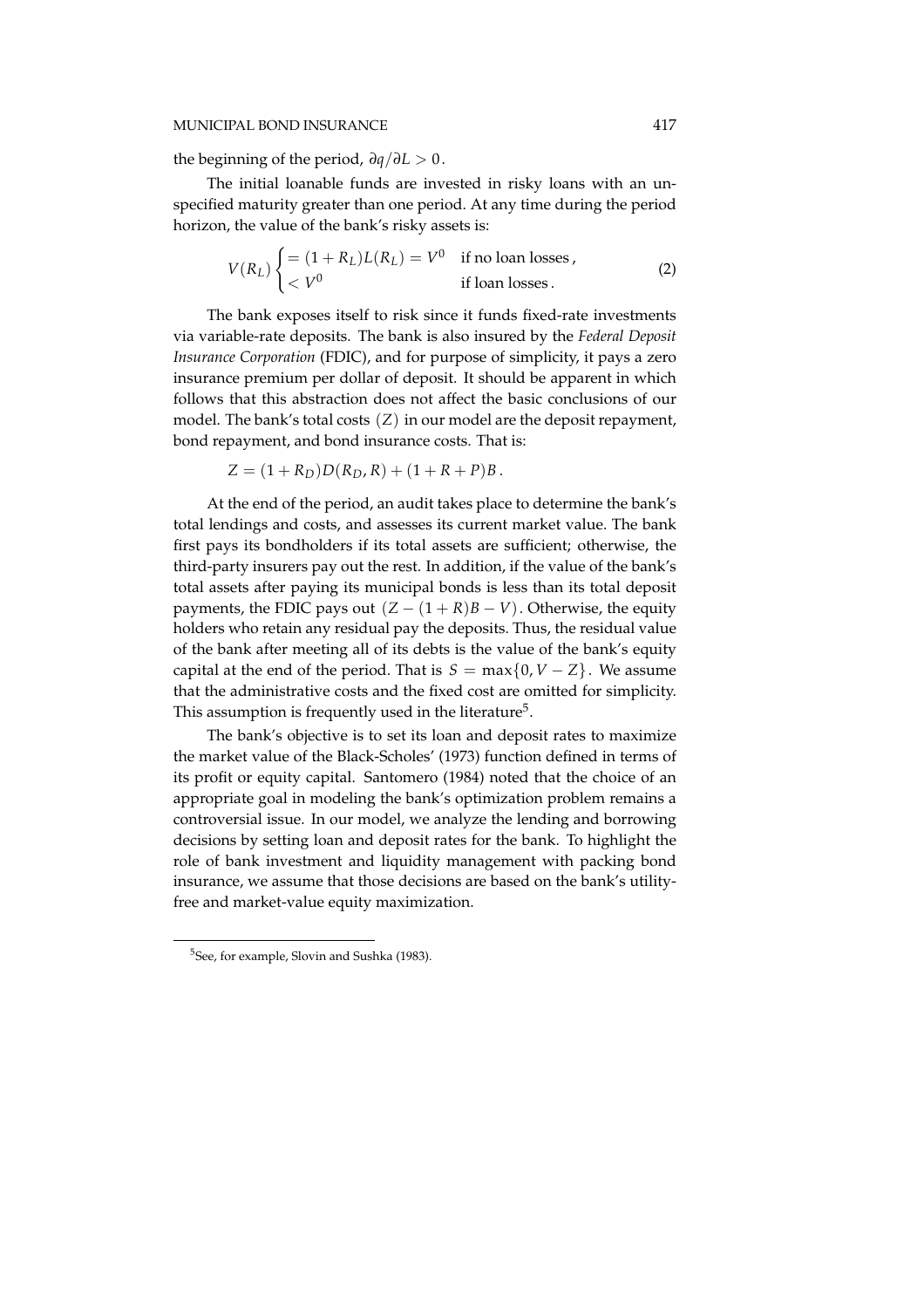The selection of our model's objective function follows Merton (1974). It is derived in the spirit of Merton's approach to evaluate the bank using a contingent claim analysis. The equity capital of the bank is viewed as a call option on the bank's risky assets net of risky municipal bonds, *V<sup>A</sup>* . The reason is that equity holders are residual claimants on the bank's assets net of bonds after all other obligations have been met. The strike price of the call option is the bank value of the bank's deposit payments and bond insurance costs, *X*. When the value of the bank's assets net of bonds is less than the strike price, the value of equity is zero. Thus, the market value of equity capital will be given by the Black-Scholes' (1973) formula for call options:

$$
\max_{R_L, R_D} S = V_A N(d_1) - X e^{-\delta} N(d_1)
$$
\n(3)

where

$$
V_A = V(R_L) - (1 - R)[L(R_L) - (1 + q)D(R_D, R)],
$$
  
\n
$$
X = (1 + R_D)D((R_D, R) + P[L(R_L) - (1 - q)D(R_D, R)]),
$$
  
\n
$$
d_1 = \frac{1}{\hat{\sigma}} \left[ \ln \frac{V_A}{X} + \delta + \frac{1}{2} \hat{\sigma}^2 \right],
$$
  
\n
$$
d_2 = d_1 - \hat{\sigma},
$$
  
\n
$$
\delta = R - R_D.
$$

In this objective function, the cumulative standard normal distribution of  $N(d_1)$  and  $N(d_2)$  represent the risk-adjusted factors of  $V_A$  and  $X$ , respectively. When the total lendings are only the risky loans, our model becomes similar in structure to Rubinstein's (1983), and then the volatility  $\hat{\sigma}^2$  is simply the variance of the risky loans only.  $\delta$  is the spread, the difference between the bond market rate and the promised deposit rate to the initial depositors.

#### **III. Solution to the model**

The first-order conditions for the maximization of equity market value are:

$$
\left[\frac{\partial V}{\partial R_L} - (1+R)\left(1 - D\frac{\partial q}{\partial L}\right)\frac{\partial L}{\partial R_L}\right] \times N(d_1) - P\left(1 - D\frac{\partial q}{\partial L}\right)\frac{\partial L}{\partial R_L}e^{-\delta}N(d_2) = 0,
$$
\n(4)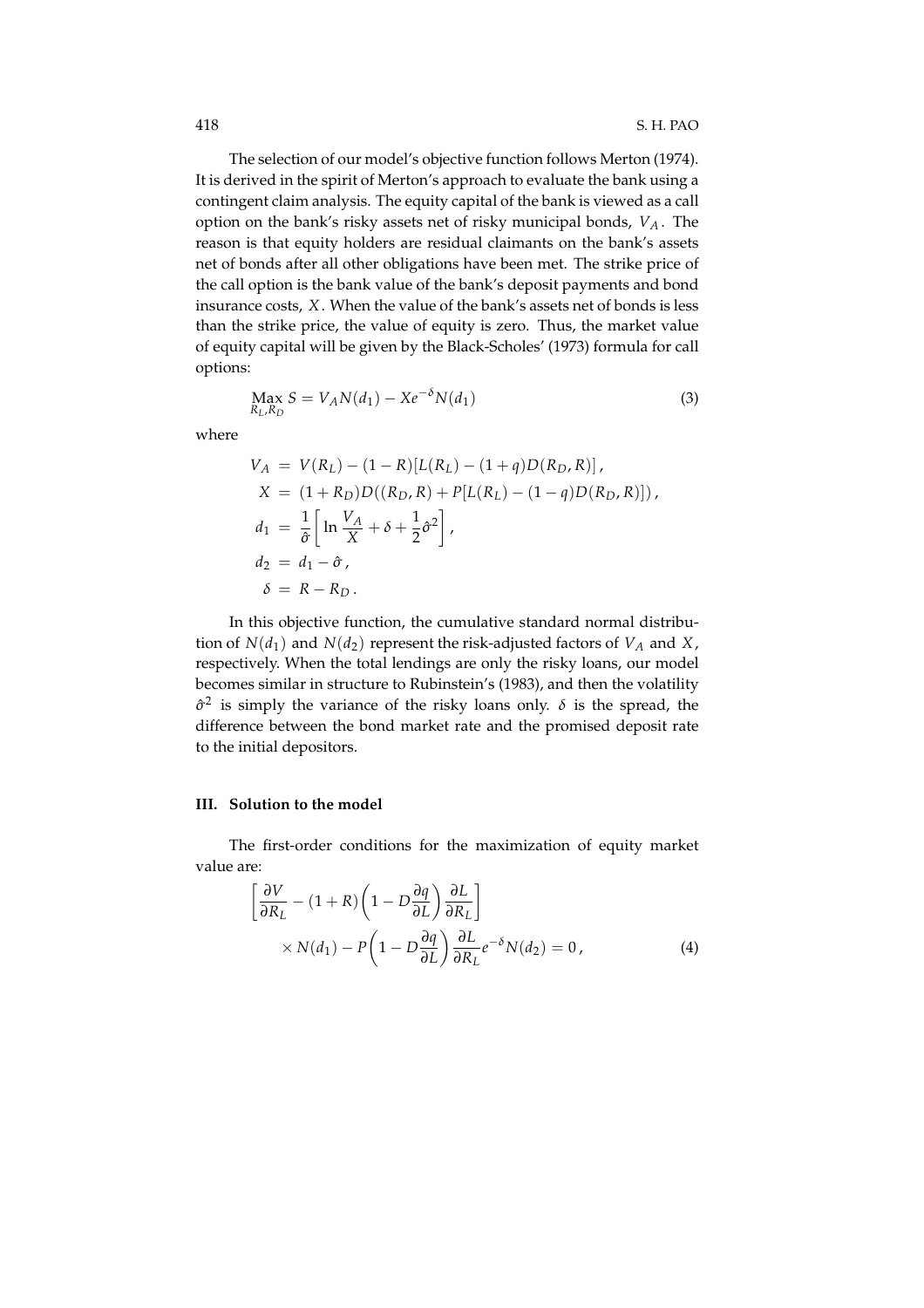$$
(1+R)(1+q)\frac{\partial D}{\partial R_D}N(d_1) - \left\{ \left[ (1+R_D) - P(1+q) \right] \frac{\partial D}{\partial R_D} - \left[ R_D D + P(L - (1+q)D) \right] \right\} e^{-\delta} N(d_2) = 0. \tag{5}
$$

Equations (4) and (5) determine the optimal loan and deposit rates. In Eq. (4), the first term associated with  $N(d_1)$  represents the bank's risk-adjusted present value between the marginal loan repayments and the marginal bond payments from a change in the bank's loan rate. The second term with  $N(d_2)$  demonstrates the bank's risk-adjusted present value for marginal bond insurance payment from a change in the bank's loan rate. ∂*V*/∂*R<sup>L</sup>* is treated as the interest rate elasticity of loan demand evaluated at the optimal loan rate. The bank thus will operate on the elastic portion of its loan demand, just as a monopolistic firm does. A decrease in the loan rate is expected to increase the bank's derived demand for bond amount since  $\partial V/\partial R_L < 0$  and then  $\partial B/\partial R_L = [1 (\partial q/\partial L)D[(\partial L/\partial R_L)]$  < 0. Thus, the first term in Eq. (4) is negative. It is reasonable to believe that the direct effect on the marginal loan repayments from a change in the bank's loan rate is sufficient to offset the indirect effect on the marginal bond payments. Intuitively, the equilibrium condition in Eq. (4) shows that the marginal risk-adjusted present value for lending revenues is equal to the marginal risk-adjusted present value for costs of issuing bonds bundled with third-party insurance.

In Eq. (5), the first term associated with  $N(d_1)$  represents the bank's risk-adjusted present for marginal bond payments from a change in its deposit rate. This marginal value is positive since the bank faces an upward-sloping deposit supply curve. The second term associated with  $N(d_2)$  demonstrates the bank's present value for marginal strike price is composed of the marginal deposit payments and the marginal bond insurance cost of deposit rate. As expected, the marginal strike price is positive. Thus, the equilibrium condition shows that the bank's risk-adjusted present value for marginal bond payments equals that for marginal deposit payments net of marginal bond insurance cost from a change in its deposit rate-setting. The condition presented above can be given an alternative interpretation. That is, the risk-adjusted marginal bond payments bundled with marginal bond insurance cost equals the risk-adjusted marginal deposit payments.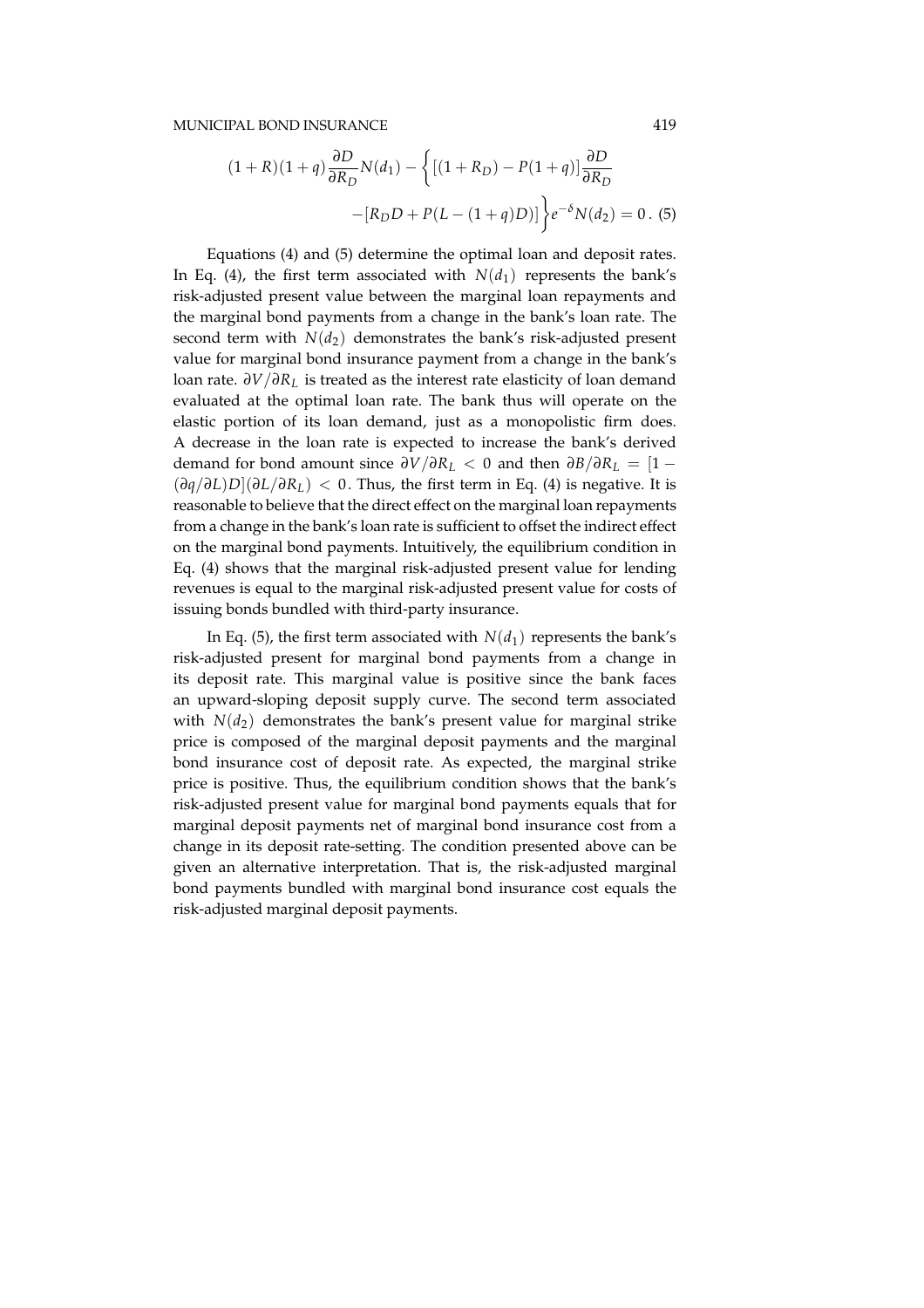#### **IV. Comparative static effects on loan rate**

Having examined the solution to the bank's optimization problems, in this section we consider the effect on the bank's optimal loan rate decisions from a change in the bond insurance premium and the capital regulatory ratio when the deposit rate is fixed. These nonsimultaneous results are obtained for the following reason. Banks frequently encounter situations where loan rates must be determined in the presence of fixed deposit rate. This behavioral mode has been modeled by Zarruk and Madura (1992), and Wong (1997) among others. To determine the effect of bond insurance premium on the bank's optimal loan rate, implicitly differentiating only Eq. (4) with respect to *P* yields the following comparative static result:

$$
\frac{\partial L}{\partial P} = \left\{ \left( 1 - D \frac{\partial q}{\partial L} \right) \frac{\partial L}{\partial R_L} e^{-\delta} N(d_2) - \left[ \frac{\partial V}{\partial R_L} - (1 + R) \left( 1 - D \frac{\partial q}{\partial R_L} \right) \frac{\partial L}{\partial R_L} \right] \times \left( \frac{\partial N}{\partial d_1} - \frac{N(d_2)}{N(d_1)} \frac{\partial N}{\partial d_2} \right) \frac{\partial d_1}{\partial P} \right\} / \frac{\partial^2 S}{\partial R_L^2}.
$$
\n(6)

Overall, the loan and deposit rates of bank operations are dichotomized. We can assume that the second-order condition in Eq. (6), ∂<sup>2</sup>S/∂R<sup>2</sup><sub>L</sub> < 0, is satisfied. Before proceeding with the analysis of the comparative static result of Eq. (6), we treat the term  $\partial N/\partial d_1$  –  $[N(d_1)/N(d_2)](\partial N/\partial d_2)$  as the elasticity effect. We note that the sign for the elasticity will be the same as the sign for the difference between  $(\partial N/\partial d_1)/[N(d_1)/d_1]$  and  $(\partial N/\partial d_2)/[N(d_2)/d_2]$ . The first term is the marginal ratio to the average cumulative standard normal distribution of  $d_1$ , which represents as  $V_A$  the elasticity of the risk-adjusted factor  $d_1$ . The second term  $d_2$  follows a similar argument as  $d_1$  and represents as the *X* elasticity of the risk-adjusted factor  $d_2$ . Both the elasticities riskadjusted factors are positive. If the *V<sup>A</sup>* elasticity is greater (less) than the *X* elasticity, the elasticity effect is positive (negative).

The effect on the bank's optimal loan rate decisions from a change in the bond insurance premium depend on the risk-adjusted present value for marginal bond payment from a change in the bond insurance premium, *V<sup>A</sup>* , and the elasticity effect, ∂*d*1/∂*P*. If the elasticity effect is negative, the loan rate is set as a positive function of the bond insurance premium, which affects loan demand but is invariant to developments in deposit markets. Intuitively, an increase in the cost of bond insurance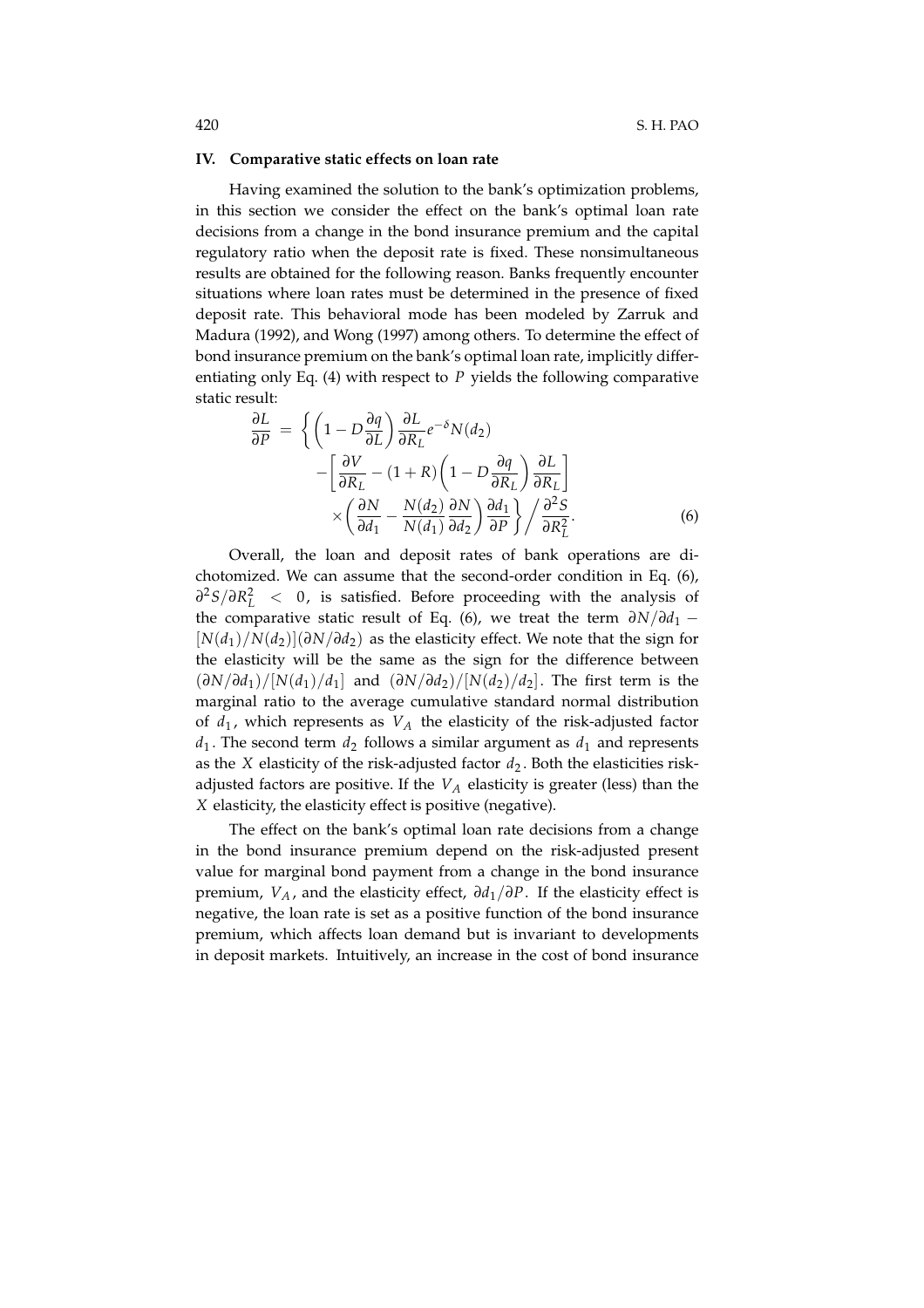discourages the bank's investments. In an imperfect loan market, the bank must increase its loan rate in order to decrease the amount of loans (and thus the total loan repayments). If loan demand is relatively rate-elastic, less loan repayments are possible at an increased loan rate. To summarize, we have the following proposition.

**Proposition 1.** *If the elasticity effect is negative, then an increase in the bond insurance premium will increase the bank's optimal loan rate.*

Proposition 1 reveals that the bank passes the burden of rising insurance express to borrowers by widening the bank interest margin. This result is consistent with the findings of Wong (1997) that bank interest margins are positively related to operating (insurance) cost. Accordingly, we can argue that the bond insurance for the emergence of third-party companies adds the bank's optimal interest margin since the scale of the bank is reduced as a resulting from a higher loan rate.

A related question is to consider the impact of an increase in the required capital regulatory ratio (capital-to-deposits ratio) on the bank's optimal loan rate decisions. Implicit differentiation of Eq. (4) with respect to *q* yields:

$$
\frac{\partial R_L}{\partial q} = -\left\{ \left[ \frac{\partial V}{\partial R_L} - (1+R) \left( 1 - D \frac{\partial q}{\partial L} \right) \frac{\partial L}{\partial R_L} \right] \times \left( \frac{\partial N}{\partial d_1} - \frac{N(d_2)}{N(d_1)} \frac{\partial N}{\partial d_2} \right) \frac{\partial d_1}{\partial q} \right\} / \frac{\partial^2 S}{\partial R_L^2}.
$$
\n(7)

The effect on the bank's optimal loan rate decisions from a change in the capital-to-deposits ratio depend on the elasticity effect since  $V_A > 0$ and ∂*d*1/∂*q* > 0. If the elasticity effect is positive (negative), the loan rate is set as a positive (negative) function of the capital-to-deposits ratio. Intuitively, as the bank is forced to increase its capital relative to its deposit level, it must now provide a return to a larger equity base or a less return to an equity base. When the *V<sup>A</sup>* elasticity is greater than the *X* elasticity (the positive elasticity effect), the bank will decrease its loan repayments at an increased loan rate. When the *V<sup>A</sup>* elasticity is less than the *X* elasticity (the negative elasticity effect), the bank will increase its loan repayments at a reduced loan rate. Thus, we established the following proposition.

**Proposition 2.** *If the elasticity effect is positive* (*negative*)*, then an increase in the capital-to-deposits ratio will increase* (*decrease*) *the bank's optimal loan rate.*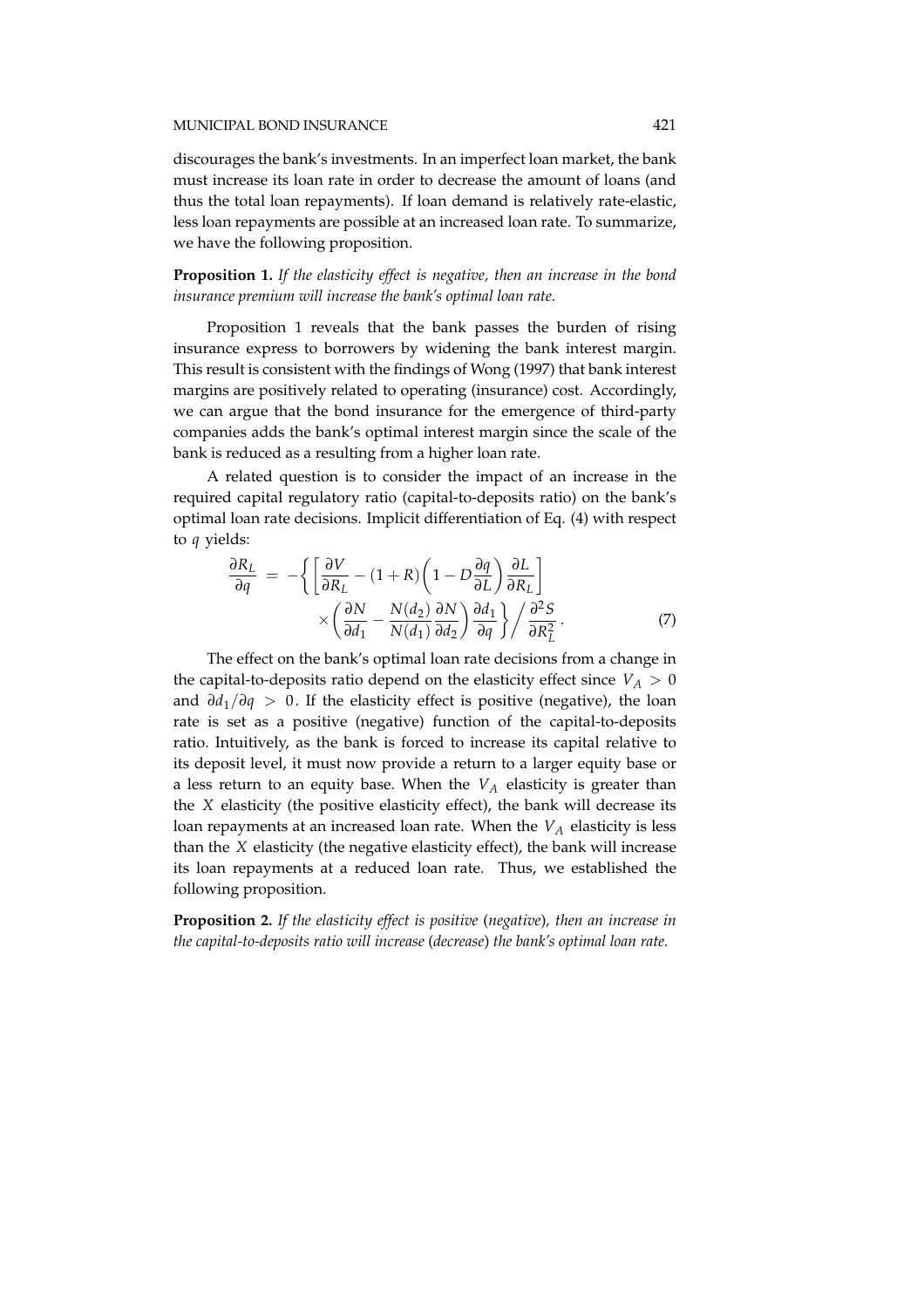Proposition 2 implies that changes in the bank's regulatory parameter, such as capital-to-deposits ratio, have a direct effect on the bank's optimal loan rate. Zarruk and Madura (1992) argued that bank's optimal loan rate is negatively related to capital-to-deposits ratio under the decreasing absolute risk aversion while we argue that under the negative elasticity effect in our model.

## **V. Comparative static effects on deposit rate**

In this section, the effects of bond insurance premium and capital-todeposits ratio on optimal deposit rates are investigated when loan rates are fixed. Although this behavioral mode is less likely to be observed than that considered in the previous section, there may be instances where banks have fixed loan rates (and thus fixed loans) and must set deposit rates. Sealey (1980), for example, considered this behavioral mode for local-oriented savings and loan associations. However, the results from this section are also needed for the dichotomized analysis mentioned in the previous section.

The implicit differentiation of Eq. (5) with respect to bond insurance premium yields:

$$
\frac{\partial R_D}{\partial P} = -\left\{ \left[ (1+q) \frac{\partial D}{\partial R_D} + [L - (1+q)D]e^{-\delta} N(d_2) + (1+R) \times (1+q) \frac{\partial D}{\partial R_D} \left( \frac{\partial N}{\partial d_1} - \frac{N(d_2)}{N(d_1)} \frac{\partial N}{\partial d_2} \right) \frac{\partial d_1}{\partial P} \right] \right\} / \frac{\partial^2 S}{\partial R_D^2}.
$$
 (8)

We can assume that the second-order condition in the above equation, ∂<sup>2</sup>*S*/∂*R*<sup>2</sup><sub>*D*</sub> < 0, is satisfied since bank dichotomized operations are recognized. The effects on the bank's optimal deposit rate decisions from a change in the bond insurance premium depend on the marginal strike price from a change in the bond insurance premium (positive), the marginal bond payments from a change in its deposit rate (positive), the elasticity effect, and  $\partial d_1/\partial P < 0$ . If the elasticity effect is positive (negative), the deposit rate is set as a negative (positive) function of the bond insurance premium, which affects deposit supply but is invariant to development in loan markets. Basically, increases in the cost of bond insurance encourage the bank to shift findings to its deposits from bonds under the negative elasticity effect. In an imperfect deposit market, the bank must increase the deposit rate in order to increase the amount of deposits. Thus, we establish the following proposition.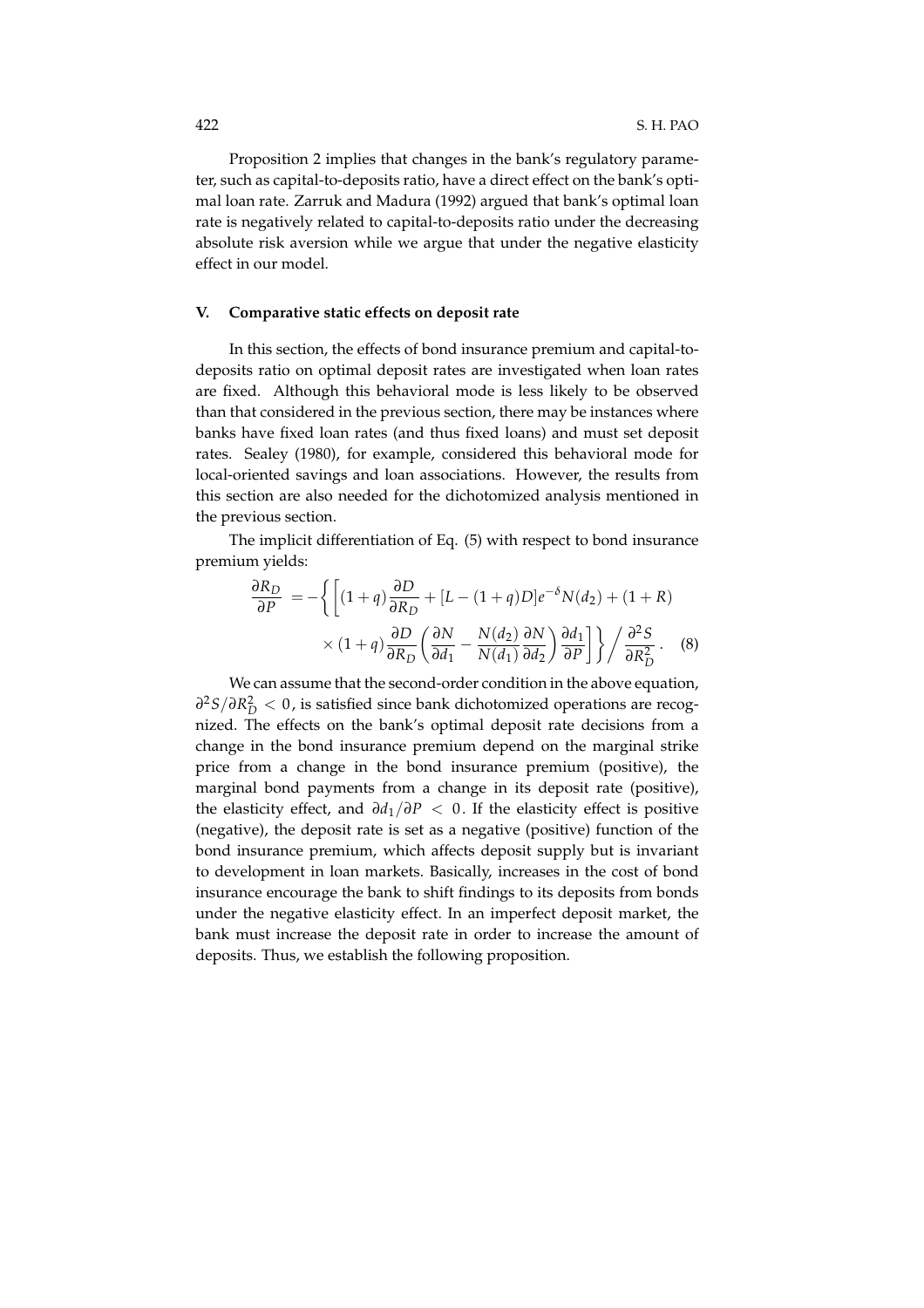**Proposition 3.** *If elasticity effect is negative* (*positive*)*, then an increase in the bond insurance premium will increase* (*decrease*) *the bank's optimal loan rate.*

We demonstrate that in Proposition 1, the bank passes the cost burden of rising bond insurance premiums to its borrowers by increasing its loan rate (and thus widening its interest margin) under the negative elasticity effect. Although, in Proposition 3, when the cost burden of rising bond insurance premiums takes place, the bank will reallocate its cost portfolio by decreasing the deposit rate (and thus widening the interest margin) under the positive elasticity effect. Thus, we can argue that the municipal bonds issued with prepackaged insurance encourage the bank to shift its cost portfolio from its deposits to municipal bonds at a reduced deposit rate in order to increase the interest margin.

Implicit differentiation of Eq. (5) with respect to the capital-todeposits ratio yields:

$$
\frac{\partial R_D}{\partial q} = \left\{ (1+R) \frac{\partial D}{\partial R_D} N(d_1) + PD\left(\frac{\eta}{R_D} - 1\right) e^{-\delta} N(d_2) + (1+R) \times (1+q) \frac{\partial D}{\partial R_D} \left(\frac{\partial N}{\partial d_1} - \frac{N(d_2)}{N(d_1)} \frac{\partial N}{N(d_2)}\right) \frac{\partial d_1}{\partial q} \right\} / \frac{\partial^2 S}{\partial R_D^2}
$$
(9)

where  $\eta$  is the interest rate elasticity of deposit supply evaluated at the optimal deposit rate. If  $\eta > R_D$ , the term associated with  $N(d_2)$  in Eq. (9) is positive. Based on rather a general assumption, it is reasonable to believe that  $\eta$  is elastic at least in the short run. That is, the bank will operate on the elastic deposit supply curve, just as a monopsonistic firm would do.

An increase in the capital-to-deposits ratio increases the bank's deposit rate under the positive elasticity effect. The explanation of this result follows a similar argument as in the case of a change in *q* in Proposition 2. Basically, as the bank is forced to increase its capital relative to its deposit level, it must now a return to a larger equity base. One way the bank may attempt to maintain its constant returns is to decrease its deposit amount at an increased deposit rate, and thus decreased the bank's interest margin. We establish the following proposition.

**Proposition 4.** *An increase in the capital-to deposits ratio increases the bank's optimal deposit rate under the positive elasticity effect.*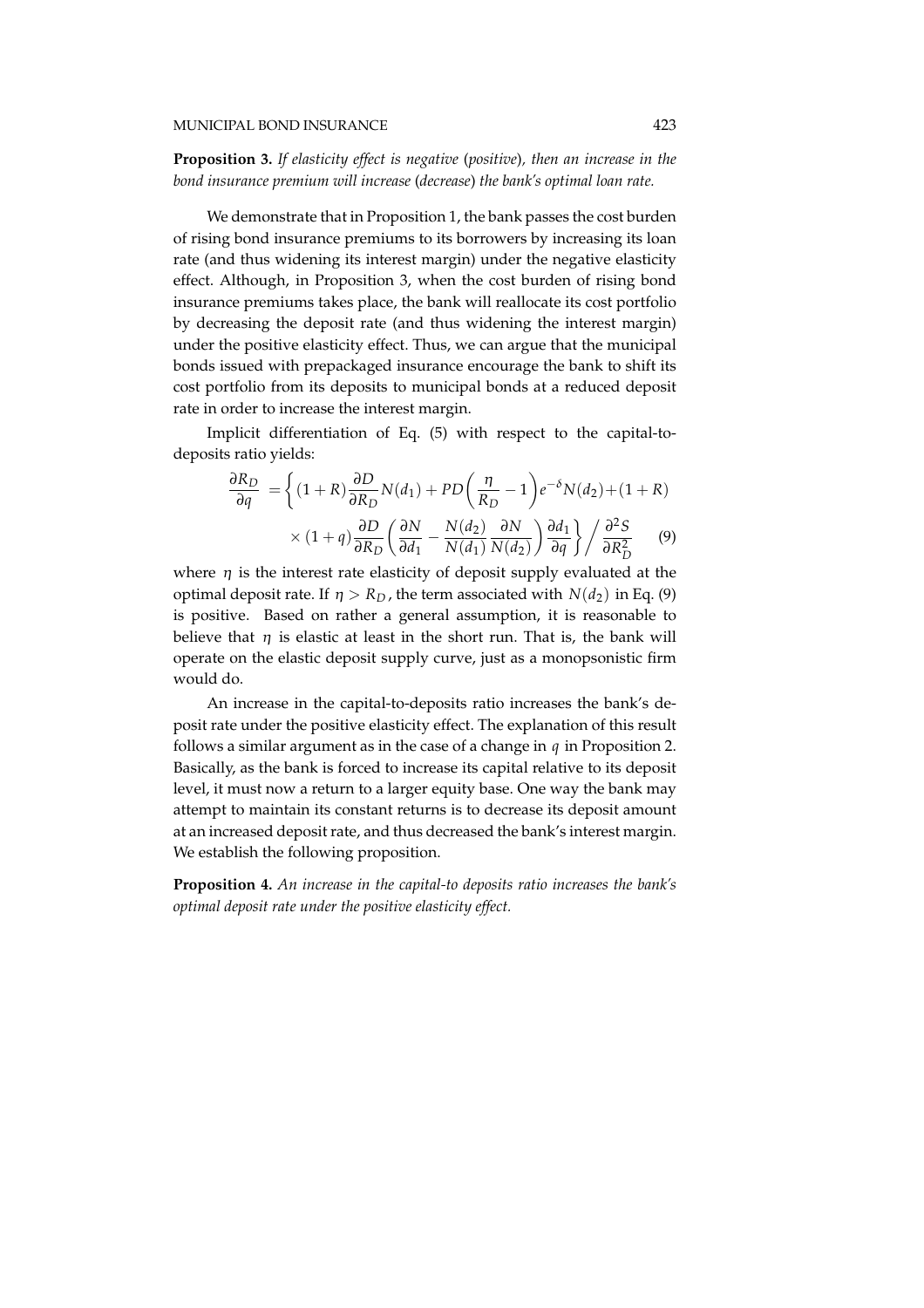## **VI. Conclusion**

In this paper, we developed a simple firm-theoretic model to study the optimal bank interest margin (i.e., the spread between the optimal loan rate and the optimal deposit rate) of a bank under the option-based valuation. We utilize the model to show how cost, regulation and risk conditions jointly determine the optimal spread decisions. The results imply that changes in the bond insurance premium and the capital-todeposits ratio have a direct effect on the bank's optimal spread decisions.

Specifically, we find that both he optimal loan and deposit rates are positively related to the cost of bond insurance (through higher premium) under the negative elasticity effect. Our findings reveal that the bank passes the burden of issuing insurance expenses to borrowers, if the bank chooses this alternative, by widening its interest margin at an increased loan rate. If not, the bank will reallocate its funding sources by reducing its interest margin at an increased deposit rate. Insofar as such an increase in the cost of bond insurance affects the bank's optimal spread decisions, these effects are relevant considerations in any restructuring of the banking management process.

Our model also shows that both the optimal loan and deposit rates are positively related to the capital-to-deposits ratio under the positive elasticity effect. When the capital-to-deposits ratio is increased, the scale of the bank is reduced as a result of higher loan rate (and thus higher interest margin), whereas the scale of the bank is increased as a result of higher deposit rate (and thus lower interest margin) under the positive elasticity effect. Our findings provide an alternative explanation for the theoretic evidence concerning bank spread and bond insurance behavior.

#### **References**

- [1] J. J. Angel (1994), The municipal bond insurance riddle, *The Financier, ACMT*, Vol. 1, pp. 48–63.
- [2] F. Black and M. Scholes (1873), The pricing of options and corporate liabilities, *Journal of Political Economy*, Vol. 81 (3), pp. 637–659.
- [3] D. K. Cirillo and T. F. Jessop Jr. (1993), *Municipal Bond Defaults the 1980's: A Decade in Review*, J. J. Kenny Co., Inc., McGraw Hill, New York, *Special Report*, pp. 1–44.
- [4] N. R. Cohen (1989), Municipal default patterns: an historical study, *Public Budgeting and Finance*, Vol. 9 (1), pp. 55-65.